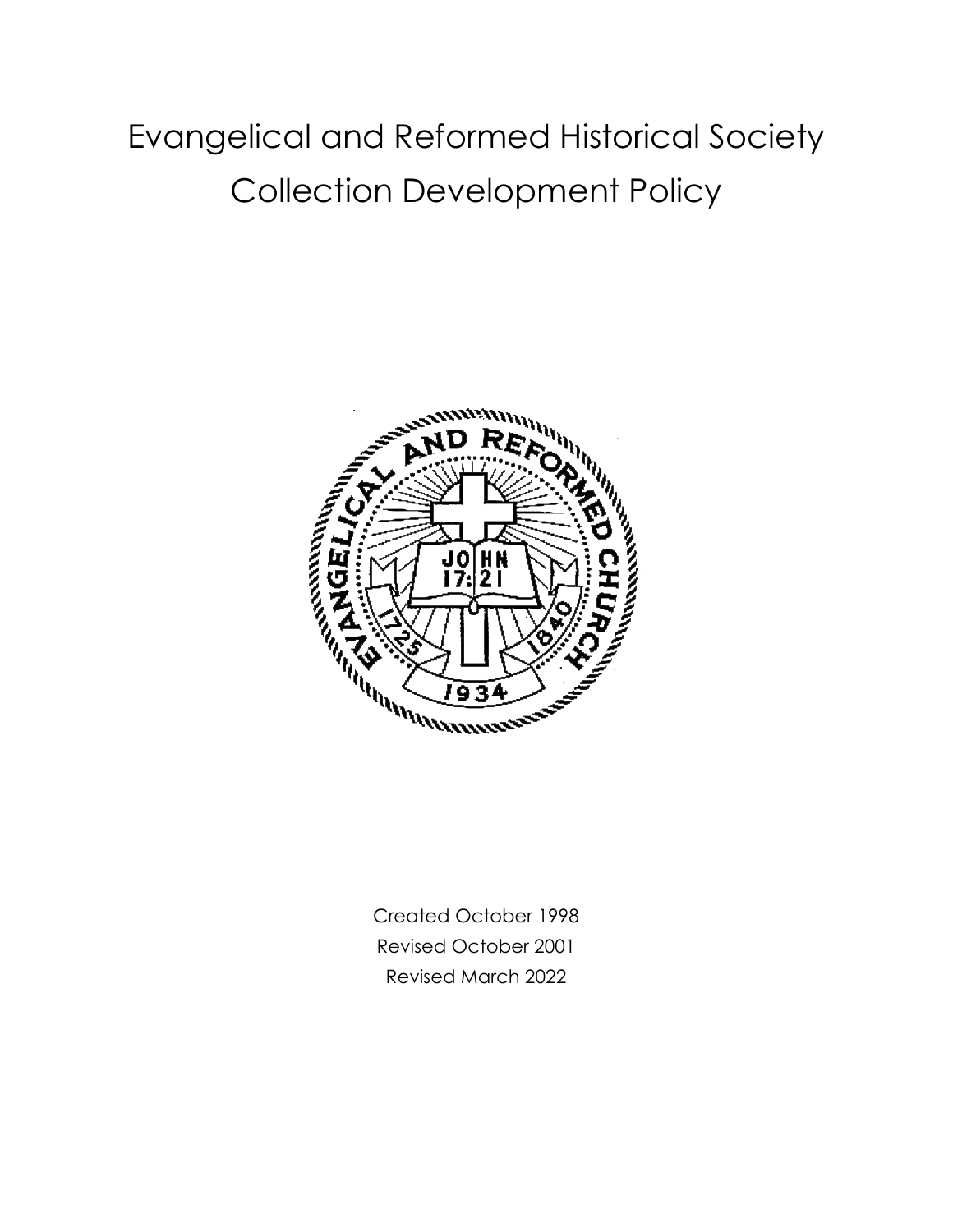# Collection Development Policy

#### **Mission and Purpose of the Collection**

The mission of the Evangelical and Reformed Historical Society is to stimulate and cultivate interest in the continuing legacy of the Evangelical and Reformed Church. To accomplish this, we will:

- Collect and preserve historical material;
- Make information and resources accessible to all;
- Provide engaging educational opportunities;
- Foster cooperation with other interested organizations;
- Ensure the Society has the optimal infrastructure and funding to support its ongoing mission.

## **Collecting Scope**

The Society is committed to preserving the work of individuals, congregations, synods, classes, districts, councils, committees, cabinets, departments, boards, commissions, auxiliary organizations and other entities affiliated with the former Evangelical and Reformed Church and its predecessor denominations. We aim to serve the research needs of active churches, scholars, genealogists, and theologians.

## **Collecting Areas**

The sections below represent the primary collecting areas of the Society. We collect a broad variety of formats which include (but are not limited to) paper documents, artifacts, photographic media, audio, and moving images. In addition to subject content, we also consider long term preservation needs and capabilities, as well as duplicate copies when adding materials to our holdings.

#### *Denominational Records*

Records covering the entire denominational structure (General Synod, General Conference, General Council and various committees, cabinets, departments, boards, commissions, auxiliary organizations) will be accepted. These include minutes (manuscript and print), reports, financial records, legal documents, program files, publications, correspondence and subject files.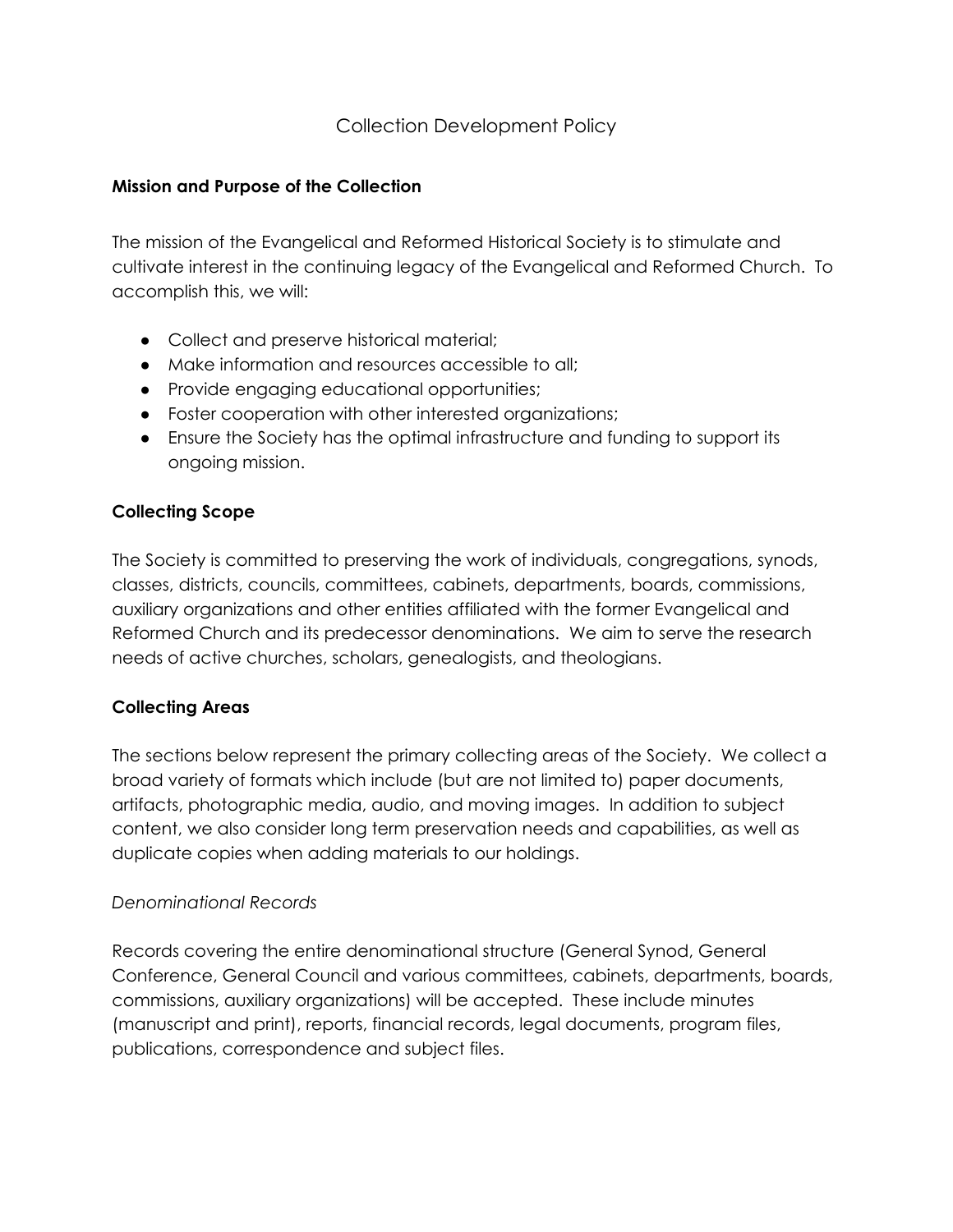## *Regional Records*

Records of all synods, classes, and districts of the denominations will be accepted. These include minutes (manuscript and print), reports, financial records, legal documents, program files, publications, correspondence and subject files.

## *Congregational Records*

The preference is that local churches keep, organize, and preserve their historical records. However, if a local church feels that they are unable to adequately care for their records or has a lack of space, the Society will accept them.

All closed or merged congregations that originated in the former Evangelical and Reformed Church and its predecessor denominations should send their records to the Society.

Please refer to the "Guide to Arrangement" for the acceptance of local church records.

## *Affiliated Entities*

The Society will accept the records of organizations or institutions affiliated with the former Evangelical and Reformed Church and its predecessor denominations. Existing entities are encouraged to keep, organize, and preserve their historical records. However, the Society will accept records from an entity that feels they are unable to adequately care for their records or has a lack of space.

## *Manuscripts*

The Society accepts manuscript collections of individuals who held positions at the denominational or regional levels. Collections from local church clergy will be evaluated on a case by case basis. Criteria for evaluation includes: (1) format, (2) dates of coverage, (3) position held, (4) size of manuscript collection, and (5) relevance.

Typical materials in manuscript collections include: (1) diaries, (2) journals, (3) correspondence, (4) pastoral records of baptism, confirmation, marriage, and death, (5) publications, (6) sermons, (7) reports, (8) certificates, (9) scrapbooks, and (10) biographical and genealogical information.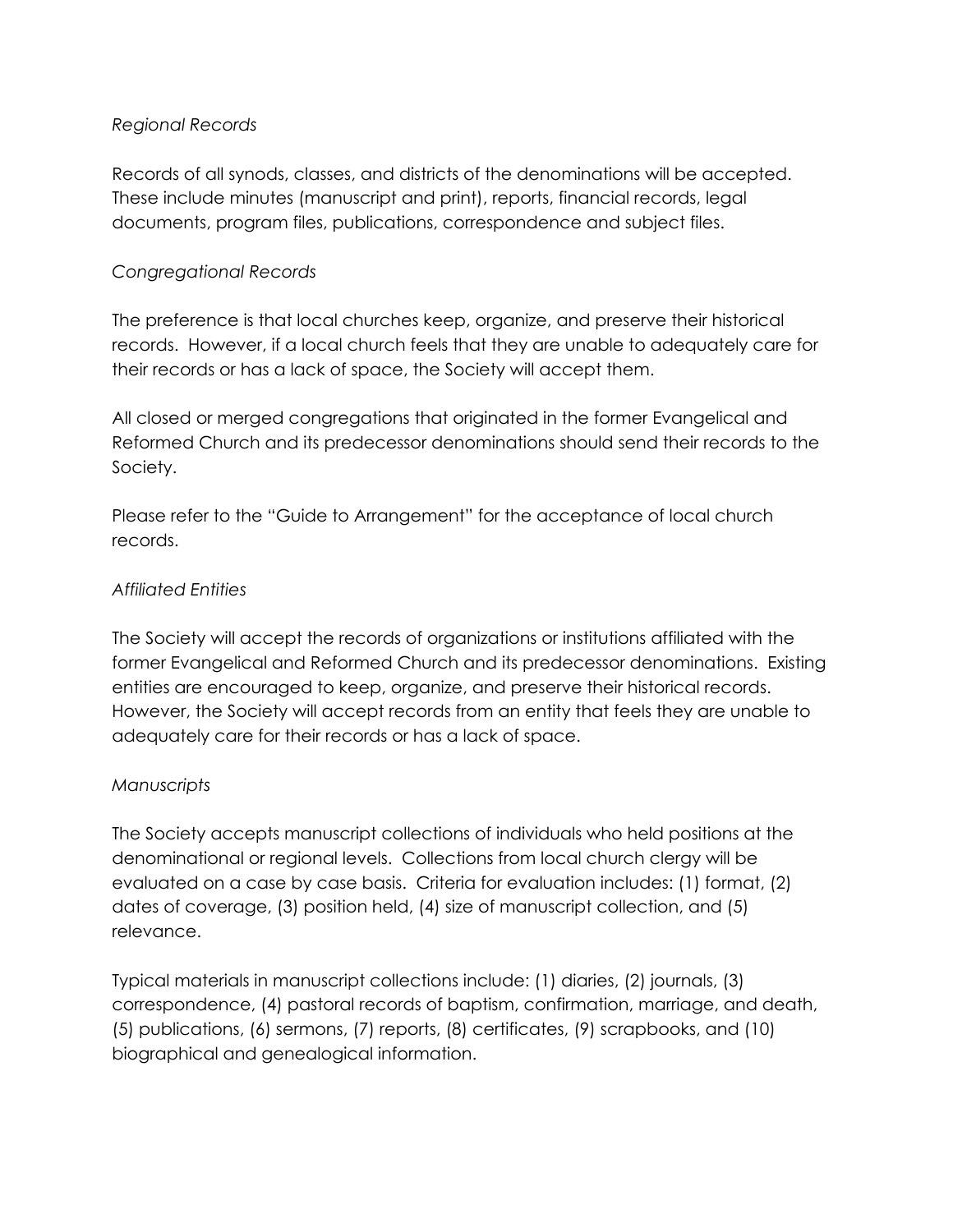## *Books and Pamphlets*

Books and pamphlets directly related to the Evangelical and Reformed Church and its predecessor denominations will be accepted. Any publications written by agents of or published by the denomination(s) will also be accepted. Books and pamphlets written by or about members of the denominations will also be accepted. Any books and pamphlets containing translations or transcribed records of local churches, cemeteries, or pastoral records will be accepted.

#### **Materials and Formats**

The collecting scope is not limited by format; the Society actively collects materials in all textual, non-textual, and digital formats.

#### **Language**

The collecting scope is not limited by language, although the primary language of the collection is English, German, and Hungarian.

## **Dates of Coverage**

The collecting scope is not limited by date, although the primary dates of the collection are 1725-present.

## **Geographical Coverage**

The collecting scope is not limited by geographical region.

#### **Strengths and Focus**

The strengths of the collections include the denominational and regional records of the Evangelical and Reformed Church and its predecessor denominations. The Society also maintains local church records of closed and active churches that originated in the denominations. Especially noteworthy are the original manuscripts of John W. Nevin, Philip Schaff, Henry Harbaugh, Emanuel Gerhart, and James I. Good. Prominent artifacts include items from the various mission boards of the denominations, 17th Century pewter communion ware, the Louis Nollau and Henry Harbaugh desks, a sculpture designed by German artist, Käthe Kollwitz, and the Louis Nollau and Michael Schlatter bibles.